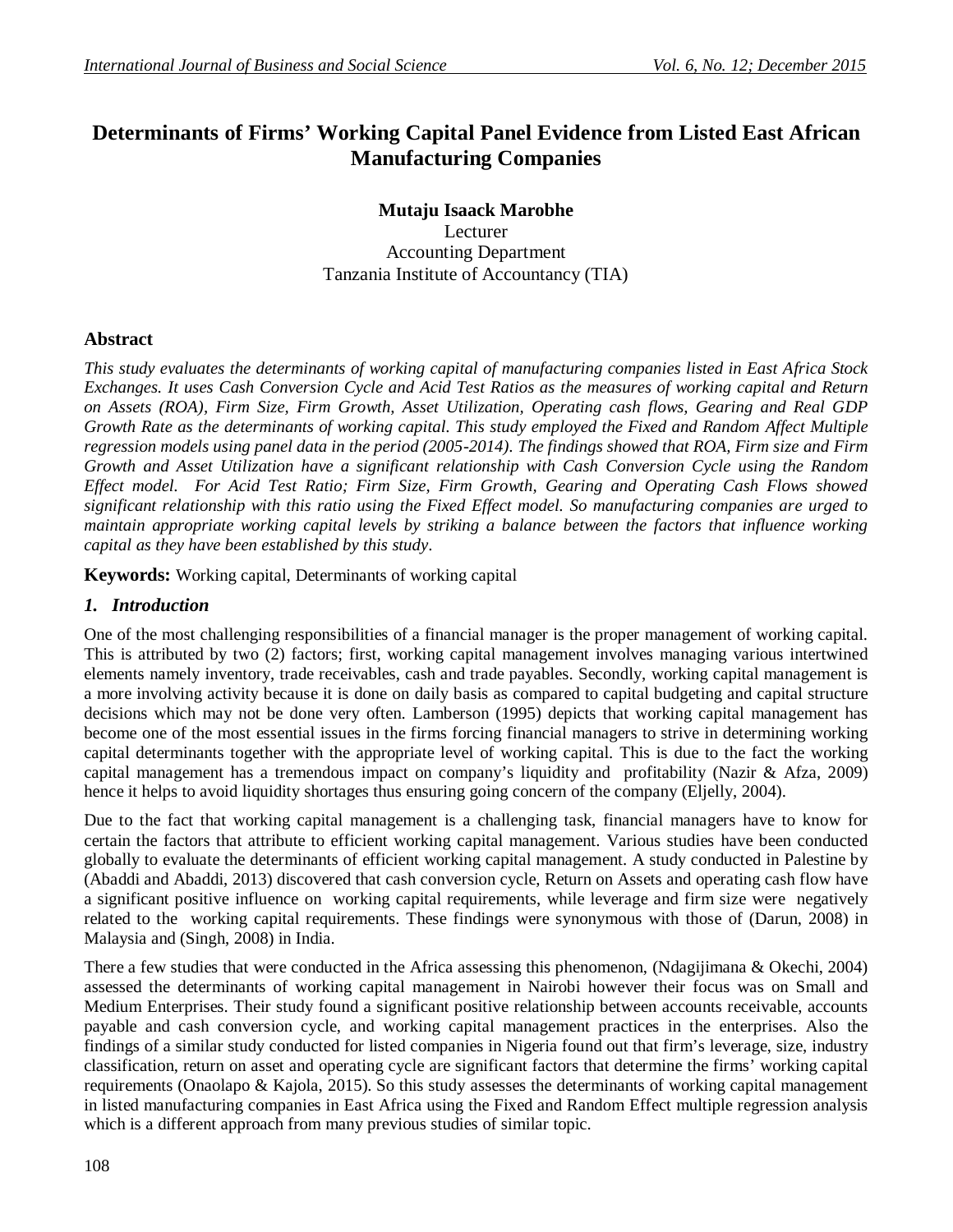The study uses two (2) measure of working capital, the first measure is Cash Conversion Cycle, and this reflects the fact that efficient firms in managing working capital strive to keep Cash Conversion Cycle to the minimum in order to avoid liquidity problems. The second measure is Acid-Test Ratio which measures the ability of most liquid current assets namely; cash, bank and trade receivables to cover short term liabilities. The determinants of working capital were divided into two (2) parts, internal and external determinants. The internal determinants are form specific and included Firm Size, Gearing, Firm Growth, Operating Cash flows and Return on Asset and Asset Utilization. The external determinant of working capital was Real GDP Growth Rate of the country the company operates in.

# *2. Objectives of the study*

The main objective of this study is to assess the determinants of firm's working capital, to achieve this objective the following specific objectives were developed.

- a) To examine the relationship between determinants of working capital and Cash Conversion Cycle
- b) To evaluate the relationship between the determinants of working capital and Acid Test Ratio.

# *3. Literature Review*

Several studies have been conducted worldwide to evaluate the determinants of efficient working capital management. A study by (Hill et al., 2009) showed that the working capital ratio has a significant negative relationship to the sales growth and positively related to operating cash flows. In a similar study by (Shin & Soenen, 1998), it was discovered that cash conversion cycle is positively related to profitability and size of the firm however it was negatively related to the value of the company.

A research conducted by (Zariyawati et al., 2010) assessing the determinants of working capital management of listed firms in Malaysia indicated that firm size, debt, firm growth, economic growth and inflation associates with firm's working capital. Filbeck and Krueger (2005) found out that working capital requirement of a firm varies with the economic cycles, thus, in times of high volatility, the companies use large amounts of capital and during low volatility, the firms tend to take an aggressive approach.

A study by (Gill, 2011) assessing the determinants of working capital in Canadian companies found out that working capital requirements was positively related to operating cycle and return on assets (ROA. However working capital management requirements was negatively related to the firm size and Tobin's q. In another study conducted in Thailand, it was observed that cash flows of a company are a very important determinant of working capital requirements (Ranjith, 2008). Furthermore, when future cash flows of a firm are fluctuating, then the short term cash held by the company and the short term investment of the company will increase.

Chiou & Cheng (2006) evaluated determinants of working capital in Taiwanese companies, their findings revealed that debt ratio, operation cash flow to total assets negatively, and firms' age and return on assets positively associated to the working capital requirements. In the other study by (Nakamura & Palombini, 2012) it was discovered that debt level, size and growth rate can affect working capital management of the companies listed in Sao Paulo Stock Exchange in Brazil.

In a study conducted by (Lyroudi & Lazaridis, 2000) using evidence from companies in Greek food industry, it was discovered that. Cash Conversion Cycle (CCC) had a significant positive relationship with traditional liquidity measures of profitability and the profitability measures of return on assets (ROA) and net profit margin. Caballero et al., (2009) carried out a study to determine working capital management in SMEs operating in Spain; their findings revealed that firm's with longer cash conversion cycle are older firms with more cash flows. Furthermore, cash conversion cycle was highly negatively correlated to the debt ratio, firm's growth, fix asset's investment, and ROA.

# *4. Research Gap*

Numerous studies have been conducted globally assessing determinants of working capital management in companies as it can be observed in the literature review. However, most of these studies have carried out this assessment using ordinary least squares method and came up with conclusions. Using ordinary least squares regression would not be appropriate for a study of this nature because the study uses panel data from different companies.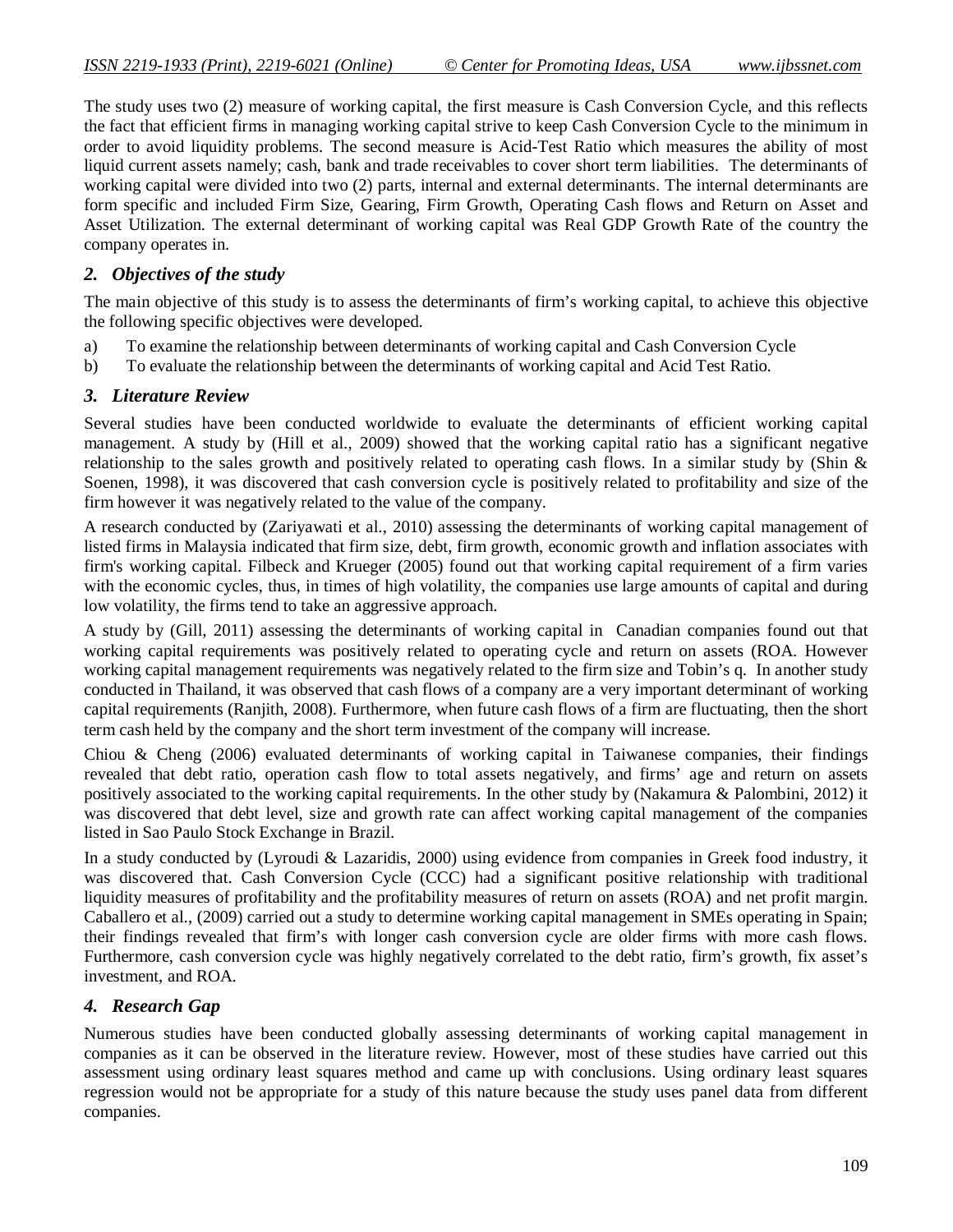Hence this method does not account for the differences between companies (assumes the companies are homogeneous in nature). Due to heterogeneous nature of data this study has used random and fixed effect regression analysis unlike many other previous studies.

# *5. Research Methodology*

### **5.1. Research design**

This study evaluated the determinants of working capital management efficiency using a case study of manufacturing companies listed in various East African Stock exchanges. The study conducted the analysis of twelve (12) manufacturing companies listed in the East African stock exchanges in the period (2005-2014). The study is quantitative in nature; analysis of data has been conducted quantitatively using various econometric tools.

#### **5.2. Source of data**

The data used in this study was collected from the financial statements of the manufacturing companies listed in East Africa Stock Exchanges. These financial statements were obtained from the annual reports of these particular companies accessed through their official websites. The financial statements used were for the financial years (2005-2014). Due to the differences in currencies between companies listed in East African stock exchanges, the study converted the all the financial statement elements used to Tanzanian Shillings. The income statement elements were converted to Tanzania shillings using the average exchange rate in a respective year and the statement of financial position elements were converted using the closing rate. The conversion was done in compliance with IAS 21 "The effect of changes in foreign exchange rates"

#### **5.3. Description of the Variables**

The variables used in this study included the determinants of working capital and working capital. The variables employed in the study together with their descriptions were as follows;

| No. | Variable                        | Description                                                                          |
|-----|---------------------------------|--------------------------------------------------------------------------------------|
|     | Dependents Variables            |                                                                                      |
| 1.  | Cash Conversion Cycle (CCC)     | $=$ Debtors Collection Period $+$ Stock Holding Period $-$ Creditors Deferral Period |
| 2.  | Acid-Test Ratio (ATR)           | $=$ Current Assets $-$ (Stock + Prepayments)                                         |
|     |                                 | <b>Current Liabilities</b>                                                           |
|     | <b>Independent Variables</b>    |                                                                                      |
| 1.  | Return on Assets (ROA)          | = Profit Before Interest And Tax $\times$ 100%                                       |
|     |                                 | <b>Total Assets</b>                                                                  |
| 2.  | Firm Size (FS)                  | $=$ Logarithm of Total Assets                                                        |
| 3.  | Firm Growth (FG)                | $=$ Sales1 $-$ Sales0 $\times$ 100%                                                  |
|     |                                 | Sales <sub>0</sub>                                                                   |
| 4.  | Gearing (G)                     | Long Term Interest Bearing Debts                                                     |
|     |                                 | Long Term Debts Interest Bearing Debts $+$ Equity                                    |
| 5.  | Asset Utilization (AU)/Turnover | Revenue<br>$=$                                                                       |
|     |                                 | <b>Net Assets</b>                                                                    |
| 6.  | Operating Cashflows (OC)        | $=$ Operating Cash flows                                                             |
|     |                                 | <b>Sales</b>                                                                         |
| 7.  | Real GDP Growth rate (RGDP)     | As per countries statistics                                                          |

| <b>Table 1: Description of variables</b> |  |
|------------------------------------------|--|
|------------------------------------------|--|

Table 1 shows the variables that were used in conducting this study together with their descriptions. The relationship between the determinants of working capital and working capital itself is as follows;

#### **Return on Assets**

Firms that are more profitable are more likely to be highly liquid because they have ability to negotiate with both suppliers and customers, hence these firms can utilize these competitive advantages to boost their working capital (Shin & Soenen, 1998).

#### **Firms Size**

Niskanen & Niskanen (2006) depict that Firms with larger size have been observed to have better access to financial markets as compared to small firms; this gives them ability to extend more trade credits which enable them to possess more investment in working capital. It has been found out that the size of the firm has an influence on the working capital policy of that particular firm (Moussawi et al., 2006).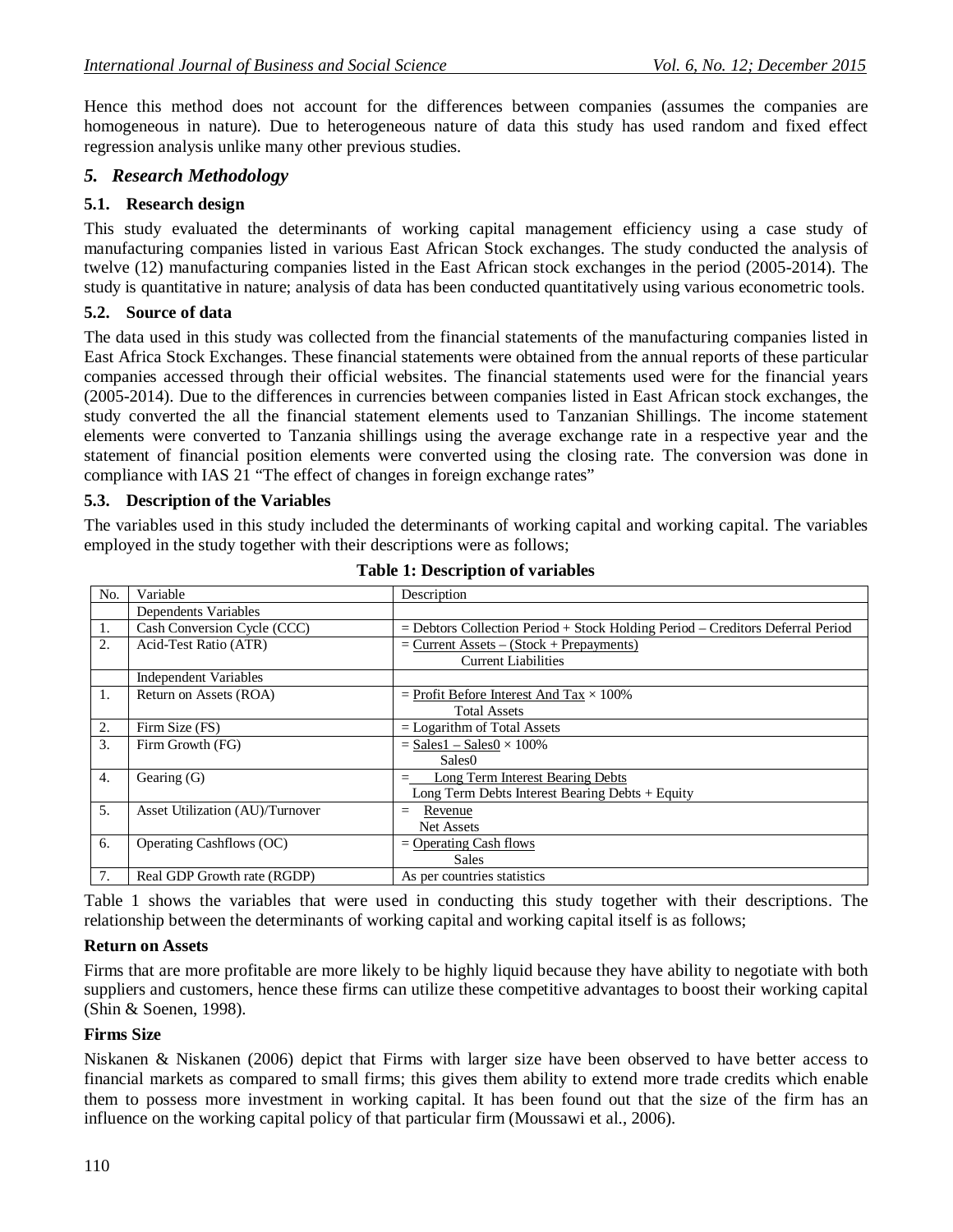# **Firm's Growth**

As the firm grows, the working capital increases as a result of increase in trade credit grant and increase investment in stocks (Gill, 2011).

### **Gearing**

Caballero et al., (2009) portray that firms which are more indebted have to strive to keep their working capital levels lower. This is due to the fact that the cost of the money invested in working capital would normally be higher for more leveraged firms. Firms have higher leverage due to insufficient capital finance daily operations; ultimately, the firm may have to resort to raise capital from outside sources to supplement insufficient funds which forces them to manage working capital management cautiously (Narendre et al., 2009).

#### **Asset Utilization**

The more a form utilized its assets to generate revenue the more liquid the firm becomes because it increases investment in stock and also more revenue generation may result into generation of more operating cash flows.

#### **Operating Cash flows**

Firms with larger operating cash flows tend to have more working capital due to the fact that these firms possess more internal sources to finance working capital and hence increasing current asset levels (Fazzari et al., (1993).

### **Real GDP Growth Rate (GDPR)**

The country's economic growth is measured by real GDP growth rate, (Lamberson, 1995) narrated that small size firms respond differently in working capital management as a result of the changes in economic activities, this is by increasing working capital when there is economic downturn. It has also been further narrated by (Walker, 1991) that the state of the economy has a significant influence on the debtors' level.

### **5.4. Data Analysis**

Due to the fact that this study analyzed companies in different countries that have different economic conditions Ordinary Least Squares regression could not be used because it could have led to wrong conclusions. So due to the heterogeneous nature of data the study conducted regression analysis using both the "fixed effect" and "random effect". Then the study went further to carry out the Hausman test to check for the appropriateness of the results from the two (2) types of regression analysis conducted.

The following Hypothesis was developed in relation to appropriateness of fixed effect and random effect models;

Ho: Random effect model is appropriate.

H1: Fixed effect model is appropriate.

#### **Model Specification**

The multiple regression models used in this study were as follows;

#### **Model 1**

YCCC=  $\alpha$ + β1ROA+ β2Firm Size + β3Firm Growth + β4Gearing + β5Asset Utilization + β6 Operating cash flows +  $\beta$ 7RGDP+ E

#### **Model 2**

YATR=  $\alpha$ + β1ROA+ β2Firm Size + β3Firm Growth + β4Gearing + β5Asset Utilization + β6 Operating cash flows +  $\beta$ 7RGDP + E

These were the two (2) models that were employed in doing data analysis and generating conclusions from various econometric tests that were carried out. The following hypotheses were developed in relation to the multiple regression models;

- a. There is a significant relationship between profitability and working capital.
- b. There is a significant relationship between firm size and working capital.
- c. There is a significant relationship between firm growth and working capital.
- d. There is a significant relationship between gearing and working capital.
- e. There is a significant relationship between asset utilization and working capital.
- f. There is a significant relationship between operating cash flows and working capital.
- g. There is a significant relationship between Real GDP growth rate and working capital.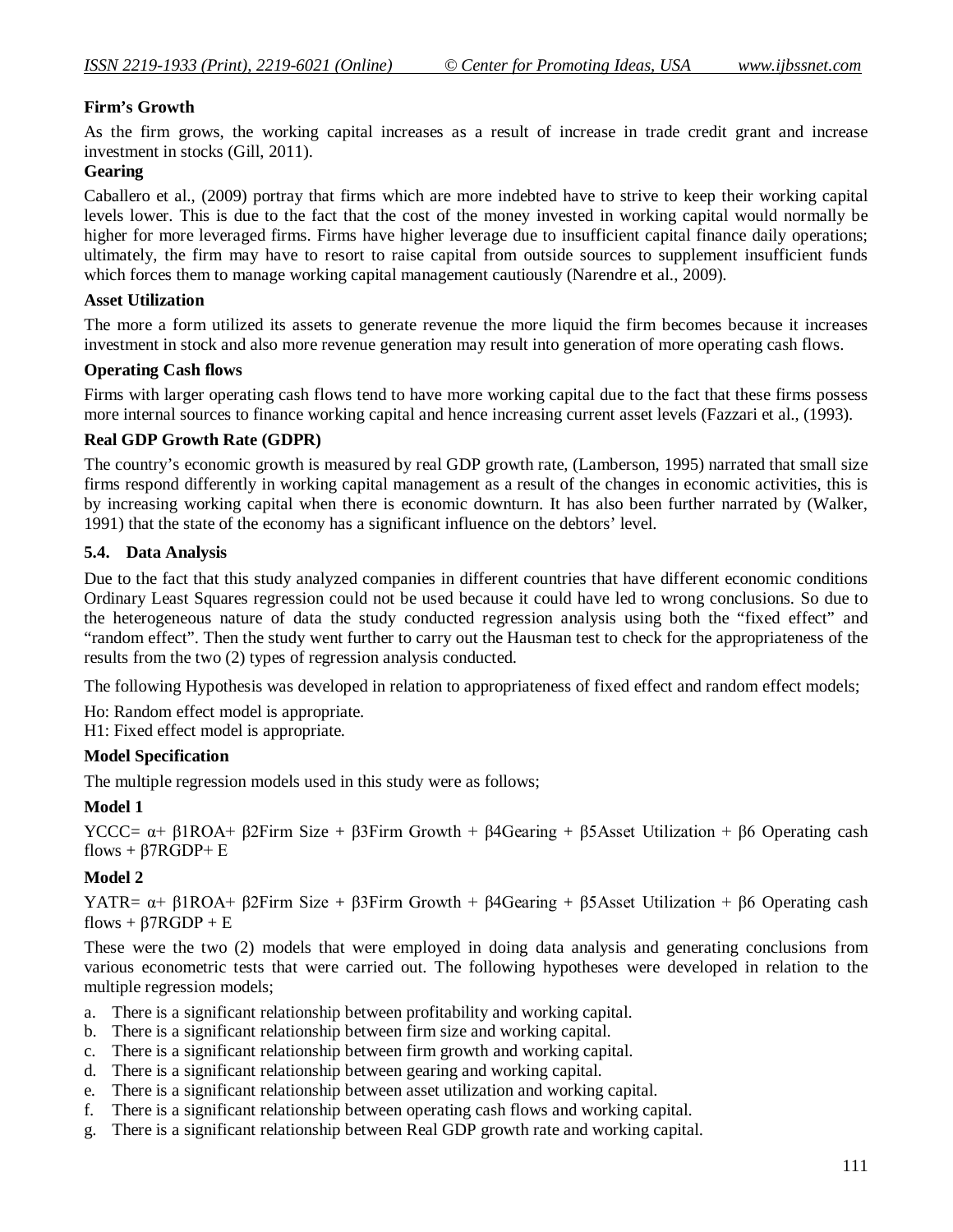To avoid serial correlation problem that may affect the models, the study conducted the "Pasaran CD test" to examine the existence of this problem. The following hypothesis was developed;

Ho: There is no serial correlation

H1: There is serial correlation

# *6. Analysis of Findings*

### **6.1 Descriptive Statistics**

The descriptive statistics for the variables used in this study are presented in table 2 below;

| Variable              | Observation | Mean      | Std. Dev. | Min        | Max      |
|-----------------------|-------------|-----------|-----------|------------|----------|
| Cash conversion Cycle | 88          | 25.90405  | 15.5318   | 5.8904     | 188.9234 |
| Acid Test ratio       | 88          | 1.327301  | 1.134069  | 0.240128   | 8.026441 |
| <b>ROA</b>            | 88          | 0.2286001 | 0.1497034 | $-0.44656$ | 0.502214 |
| Firm size             | 88          | 6.73163   | 1.063604  | 4.185599   | 8.44378  |
| Firm growth           | 88          | 0.1477382 | 0.1759591 | $-0.26191$ | 0.499126 |
| gearing               | 88          | 0.2225621 | 0.1291204 | 0.061879   | 0.669827 |
| Asset utilization     | 88          | 0.9873613 | 0.4305889 | 0.214172   | 2.743492 |
| Operating cash flows  | 88          | 0.0940665 | 0.1164384 | 0.001094   | 0.575158 |
| Real GDP growth       | 88          | 5.219318  | 1.663389  | 1.7        | 7.3      |

**Table 2: Descriptive statistics for the study variables**

The results from table 2 show that manufacturing companies in East Africa have a mean cash conversion cycle of 25.90405 days and a standard deviation of 15.5318 from the mean. Also these companies have the average acid test ratio of 1.327301 which shows that they are able to cover their short term obligations from current assets excluding inventories and prepayments. The average ROA and firm growth for these manufacturing companies are 0.229 and 0.148 which indicates that these firms are profitable and are growing accordingly. The average gearing is 0.22, this exemplifies that the manufacturing companies in East Africa keep very low leverage i.e. have very low proportion of long term interest bearing loans in the capital structure. The mean asset utilization is approximately 1 which is not very promising and the mean ratio of operating cash flows to sales is approximately 0.1 which is also low.

#### **6.2 Discussion of Findings**

To assess the relationship between determinants of working capital and working capital management, first the determinants of working capital were regressed with the cash conversion cycle as the dependent variable. Then these determinants were regressed with the acid test ratio using both random effect and fixed effect multiple regression analysis. These findings have been analyzed as follows;

Random Effect Multiple Regression Analysis for the Relationship between the Determinants of Working Capital and Cash Conversion Cycle the results for this test were presented in table 3 below;

| Cash conversion Cycle | Coef.       | Std. Err. | z       | P > z | [95% Conf.  | Interval] |
|-----------------------|-------------|-----------|---------|-------|-------------|-----------|
| <b>ROA</b>            | 267.5679    | 255.5589  | $-1.05$ | 0.029 | $-768.4541$ | 233.3183  |
| Firm size             | 2.346647    | 47.0208   | 0.05    | 0.046 | $-89.81243$ | 94.50572  |
| Firm growth           | 287.4185    | 188.0871  | 1.53    | 0.012 | $-81.22546$ | 656.0625  |
| gearing               | 18.01008    | 317.0988  | 0.06    | 0.956 | $-603.4921$ | 639.5122  |
| Asset utilization     | 15.46507    | 103.2506  | 0.15    | 0.088 | $-186.9025$ | 217.8326  |
| Operating cash flows  | 214.2014    | 270.3347  | 0.79    | 0.428 | $-315.6449$ | 744.0477  |
| Real GDP growth       | 7.22514     | 16.85869  | 0.43    | 0.668 | $-25.81729$ | 40.26756  |
| _cons                 | $-87.13492$ | 370.5824  | $-0.24$ | 0.814 | $-813.4631$ | 639.1933  |

**Table 3: Results from random effect multiple regression analysis in model 1**

Prob  $>$  chi 2 = 0.00345

The results from table 3 show that ROA, Firm size and Firm growth and asset utilization have a significant relationship with cash conversion cycle. This is explained by the individual probability values that are less than the significant level of 0.05. The remaining variable seemed to have insignificant relationship to cash conversion cycle. The multiple regression models is also well fitted to explain the relationship between working capital and its determinants because the probability value of the entire model is less than 0.05.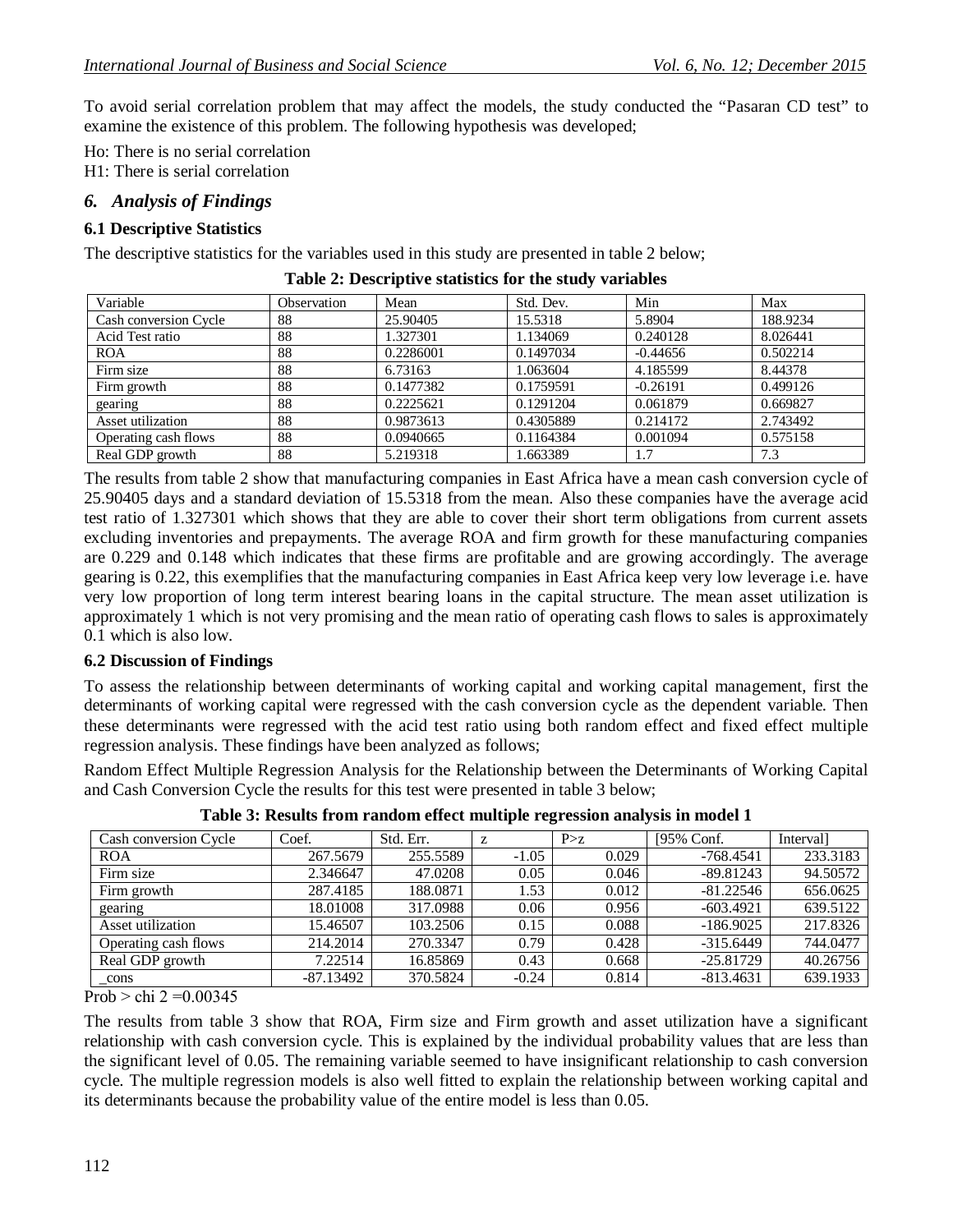Fixed Effect Multiple Regression Analysis for the Relationship between the Determinants of Working Capital and Cash Conversion Cycle

The results for the fixed effect multiple regression analysis for the relationship between determinants of working capital and cash conversion cycle are presented in table 4 below;

| Cash conversion Cycle | Coef.       | Std. Err. |         | P > t | [95% Conf.  | Interval] |
|-----------------------|-------------|-----------|---------|-------|-------------|-----------|
| <b>ROA</b>            | $-327.1178$ | 299.9003  | $-1.09$ | 0.279 | $-925.25$   | 271.0144  |
| Firm size             | 80.07523    | 227.878   | 0.35    | 0.076 | $-374.413$  | 534.5635  |
| Firm growth           | 274.049     | 242.5148  | 1.13    | 0.262 | $-209.6315$ | 757.7294  |
| Gearing               | 296.1705    | 463.4183  | 0.64    | 0.052 | $-628.0883$ | 1220.429  |
| Asset utilization     | $-36.8125$  | 167.9855  | $-0.22$ | 0.082 | -371.849    | 298.224   |
| Operating cash flows  | $-227.6545$ | 295.1999  | 0.77    | 0.044 | $-361.1031$ | 816.4121  |
| Real GDP growth       | 4.287391    | 18.12733  | 0.24    | 0.814 | $-31.86643$ | 40.44121  |
| _cons                 | $-591.0102$ | 1625.26   | $-0.36$ | 0.717 | $-3832.49$  | 2650.469  |

**Table 4: Results from fixed effect multiple regression analysis in model 1**

Prob  $>$  chi 2 = 0.042

The results from table 4 above show that Firm size, gearing, gearing asset utilization and operating cash flows have a significant relationship with cash conversion cycle. This is shown by the individual probability values of these variables which are all less than 5% significance level. Out of these independent variables asset utilization and operating cash flows showed a negative relationship while the others showed a positive relationship. The remaining independent variables showed insignificant relationship with cash conversion cycle. The multiple regression model was significant to explain generally the relationship between determinants of working capital and cash conversion cycle because the probability value was 0.0042 which was less than the 5% level of significance.

Hausman Test for the Appropriateness of Fixed and Random Effect Multiple Regression Models for Model 1

The results for Hausman Test for the appropriateness of Fixed and Random Effect Multiple regression for model 1 are presented in table 5 below;

|                      | Coefficients |             |             |
|----------------------|--------------|-------------|-------------|
|                      | (b)          | (B)         | $(b-B)$     |
|                      | Random       | Fixed       | Difference  |
| <b>ROA</b>           | 267.5679     | $-327.1178$ | 327.1178    |
| Firm size            | 2.346647     | 80.07523    | $-77.72859$ |
| Firm growth          | 287.4185     | 274.049     | 13.36956    |
| Gearing              | 18.01008     | 296.1705    | $-278.1604$ |
| Asset utilization    | 15.46507     | $-36.8125$  | 52.27757    |
| Operating cash flows | 214.2014     | $-227.6545$ | $-13.4531$  |
| Real GDP growth      | 7.22514      | 4.287391    | 2.937749    |

**Table 5: Hausman test results for the appropriateness of random effect and fixed effect in model 1**

 $P >$ chi 2 = 0.0734

Results from table 5 show the difference in coefficients of independent variables in both random and fixed effect model. The Hausman test for the appropriateness of these models show the probability value of 0.0734 which is greater than the significance level of 0.05, so the null hypothesis cannot be rejected hence the random effect model is more appropriate to explain the relationship between the determinants of working capital and cash conversion cycle.

#### Pesaran CD Test for Serial Correlation of Model 1

After establishing the fact that the random effect is appropriate for model 1, the Pesaran CD test was conducted to check whether there is serial correlation in the multiple regression models. The results for this test are shown in table 6 below;

**Table 6: Results for pesaran cd test for serial correlation of model 1**

| <b>Details</b>                                      | Value |                     |
|-----------------------------------------------------|-------|---------------------|
| Pesaran's<br>s test of cross sectional independence | 0.674 | .1345<br>$Pr = 0.1$ |
| Average absolute value of the off-diagonal elements | 0.234 |                     |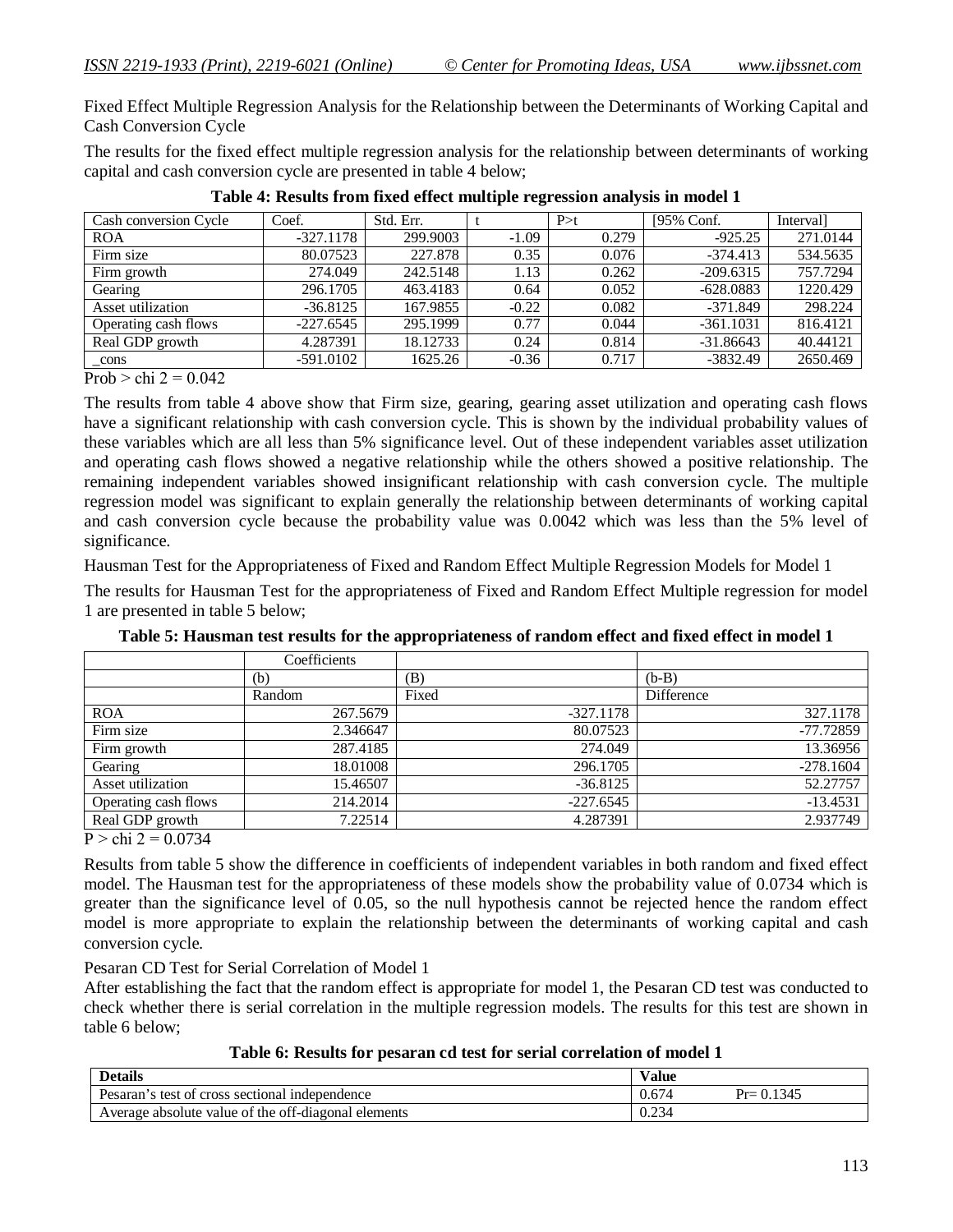The results from table 6 show the Pesaran's value of 0.674 which is greater than the 0.05 level of significance. Hence the null hypothesis is not rejected which indicates that there is no serial correlation in the random effect model that explain the relationship between determinants of working capital and cash conversion cycle in model 1.

Random Effect Multiple Regression Analysis for the Relationship between the Determinants of Working Capital and Acid Test Ratio

The study also assessed the relationship between the determinants of working capital and the acid test ratio. The random effect multiple regression analysis was conducted for this relationship and the results are displayed in table 7 below;

| Coef.        | Std. Err. | Z       | P > z | [95% Conf.   | <b>Intervall</b> |
|--------------|-----------|---------|-------|--------------|------------------|
| 0.5033598    | 0.8727221 | $-0.58$ | 0.056 | $-2.213864$  | 1.207144         |
| $-0.0278653$ | 0.1012724 | $-0.28$ | 0.783 | $-0.2263555$ | 0.1706248        |
| 0.0538082    | 0.618809  | 0.09    | 0.931 | $-1.159035$  | 1.266652         |
| $-0.5700777$ | 0.963872  | $-0.59$ | 0.045 | $-2.459232$  | 1.319077         |
| $-0.6403028$ | 0.3025845 | $-2.12$ | 0.034 | $-1.233358$  | $-0.047248$      |
| 4.324029     | 1.040894  | 4.15    | 0.013 | 2.283914     | 6.364144         |
| 0.0814853    | 0.0650058 | 1.25    | 0.201 | $-0.0459237$ | 0.2088942        |
| 1.549042     | 0.9060953 | 1.71    | 0.087 | $-0.2268719$ | 3.324957         |
|              |           |         |       |              |                  |

| Table 7: Results from random effect multiple regression analysis in model 2 |  |  |  |  |  |  |  |  |  |  |
|-----------------------------------------------------------------------------|--|--|--|--|--|--|--|--|--|--|
|-----------------------------------------------------------------------------|--|--|--|--|--|--|--|--|--|--|

 $P >$ chi 2 = 0.0371

The results from table 7 above show that the independent variables namely; ROA, gearing asset utilization and operating cash flows have all significant relationship with acid test ratio. Out of these variables only asset utilization showed a negative relationship with acid test ratio. The remaining variables showed insignificant relationship with acid test ratio so they cannot be used to explain acid test ratio. The multiple regression model is also significant as it can be shown by the probability value of 0.0371 hence it is well fitted.

Fixed Effect Multiple Regression Analysis for the Relationship between the Determinants of Working Capital and Acid Test Ratio

The results for fixed effect multiple regression analysis for the relationship between determinants of working capital and acid test ratio are presented in table 8 below;

| Acid test ratio      | Coef.        | Std. Err. |         | P > t  | [95% Conf.   | <b>Intervall</b> |
|----------------------|--------------|-----------|---------|--------|--------------|------------------|
| <b>ROA</b>           | 0.4706744    | 1.207076  | $-0.39$ | 0.698  | $-2.878112$  | 1.936764         |
| Firm size            | $-1.500307$  | 0.917192  | $-1.64$ | 0.0106 | $-3.329589$  | 0.3289745        |
| Firm growth          | $-0.2534639$ | 0.9761041 | 0.26    | 0.0296 | $-1.693314$  | 2.200242         |
| Gearing              | $-1.537078$  | 1.865225  | $-0.82$ | 0.0413 | $-5.257151$  | 2.182996         |
| Asset utilization    | $-0.960194$  | 0.6761293 | $-1.42$ | 0.16   | $-2.308691$  | 0.3883033        |
| Operating cash flows | 4.84299      | 1.188158  | 4.08    | 0.023  | 2.473284     | 7.212696         |
| Real GDP growth      | 0.0904018    | 0.0729612 | .24     | 0.219  | $-0.0551147$ | 0.2359182        |
| cons                 | 11.85972     | 6.541553  | 1.81    | 0.074  | $-1.186998$  | 24.90644         |

**Table 8: Results from fixed effect multiple regression analysis in model 2**

 $P >$ chi 2 = 0.0285

The results from table 8 show that the independent variables namely; firm size, firm growth, gearing and operating cash flows have significant relationship with acid test ratio. Furthermore, firm size, firm growth and gearing showed a negative relationship while only operating cash flows showed a positive relationship. The significance of these relationships is revealed by the individual probability values which are all less than the significance level of 0.05. The fixed effect multiple regression models is significant and fitted because the probability value of the model is less than 0.05 level of significance.

Hausman Test for the Appropriateness of Fixed and Random Effect Multiple Regression Models for Model 2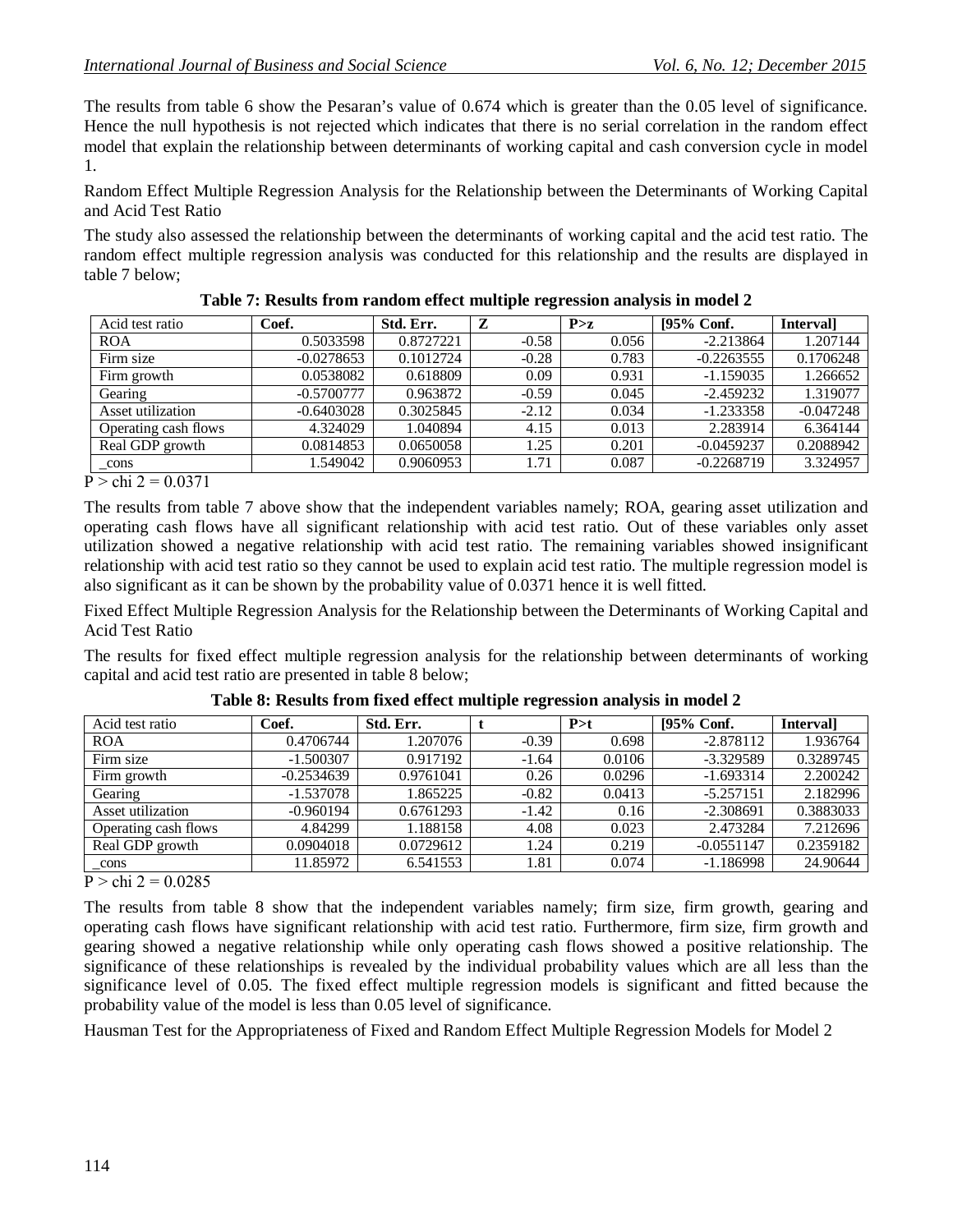**The Hausman test for the appropriateness of the fixed and random effect multiple regressions for model 2 are presented in table 9 below**;

|                      |               | <b>Coefficients</b> |                   |
|----------------------|---------------|---------------------|-------------------|
|                      | (b)           | (B)                 | $(b-B)$           |
|                      | <b>Random</b> | <b>Fixed</b>        | <b>Difference</b> |
| <b>ROA</b>           | 0.5033598     | 0.4706744           | 0.0326853         |
| Firm size            | $-0.0278653$  | $-1.500307$         | 1.472442          |
| Firm growth          | 0.0538082     | $-0.2534639$        | $-0.1996556$      |
| Gearing              | $-0.5700777$  | $-1.537078$         | 0.967             |
| Asset utilization    | $-0.6403028$  | $-0.960194$         | 0.3198912         |
| Operating cash flows | 4.324029      | 4.84299             | $-0.5189613$      |
| Real GDP growth      | 0.0814853     | 0.0904018           | $-0.0089165$      |

**Table 9: Hausman test results for the appropriateness of random effect and fixed effect in model 2**

 $P >$ chi 2 = 0.0717

The results for Hausman test for the appropriateness of fixed and random effect multiple regression analysis for model 2 show the differences between the coefficients of each regression type. The probability value of this test is 0.0717 which is greater than the level of significance of 0.05 so the null hypothesis is rejected. This indicates that the fixed effect model is more appropriate to explain the relationship between determinants of working capital and acid test ratio.

Pesaran CD Test for Serial Correlation of Model 2

The results for model 2 show that the fixed effect model is more appropriate to explain the relationship between the determinants of working capital and acid test ratio. The Pesaran CD test was carried out to check whether there is serial correlation in the fixed effect model. The results for this test are shown in table 10 below;

**Table 10: Results for Pesaran cd test for serial correlation of model 2**

| <b>Details</b>                                      | <b>Value</b> |               |
|-----------------------------------------------------|--------------|---------------|
| Pesaran's test of cross sectional independence      | ነ 027        | $Pr = 0.2056$ |
| Average absolute value of the off-diagonal elements | 0.307        |               |

The results from table 10 show the Pesaran's value of 0.837 which is greater than the 0.05 level of significance. Hence the null hypothesis is not rejected which indicates that there is no serial correlation in the random effect model that explain the relationship between determinants of working capital and acid test ratio in model 2.

# *7. Conclusions*

Working capital is of essence to any company because it helps the company in the daily operations. This brings the need for the financial manager to maintain working capital at the appropriate level to allow the company to run smoothly. It has been observed that aspects such as profitability, gearing, asset utilization, firm size, firm growth and operating cash flows affect the company's working capital levels. This necessitates proper monitoring of these variables so that they don't adversely affect working capital levels hence avoiding financial distress. For instance it has bee observed that firm size negatively influences working capital, this indicates that as the company grows, the working capital requirements also increase as a result these companies end up having low working capital because they deal with a lot aspects that require working capital as compared to their smaller counterparts.

So it is recommended that companies should take appropriate measures to ensure that they maintain the appropriate level of working capital after taking into account the factors that affect working capital level. Most importantly, companies should ensure that when making decisions to increase profitability e.g. advertisement, relaxing credit terms to debtors, they should also take into account the effect of increasing profitability of working capital because the findings have indicated that as profitability increases, working capital decreases by increasing cash conversion cycle.